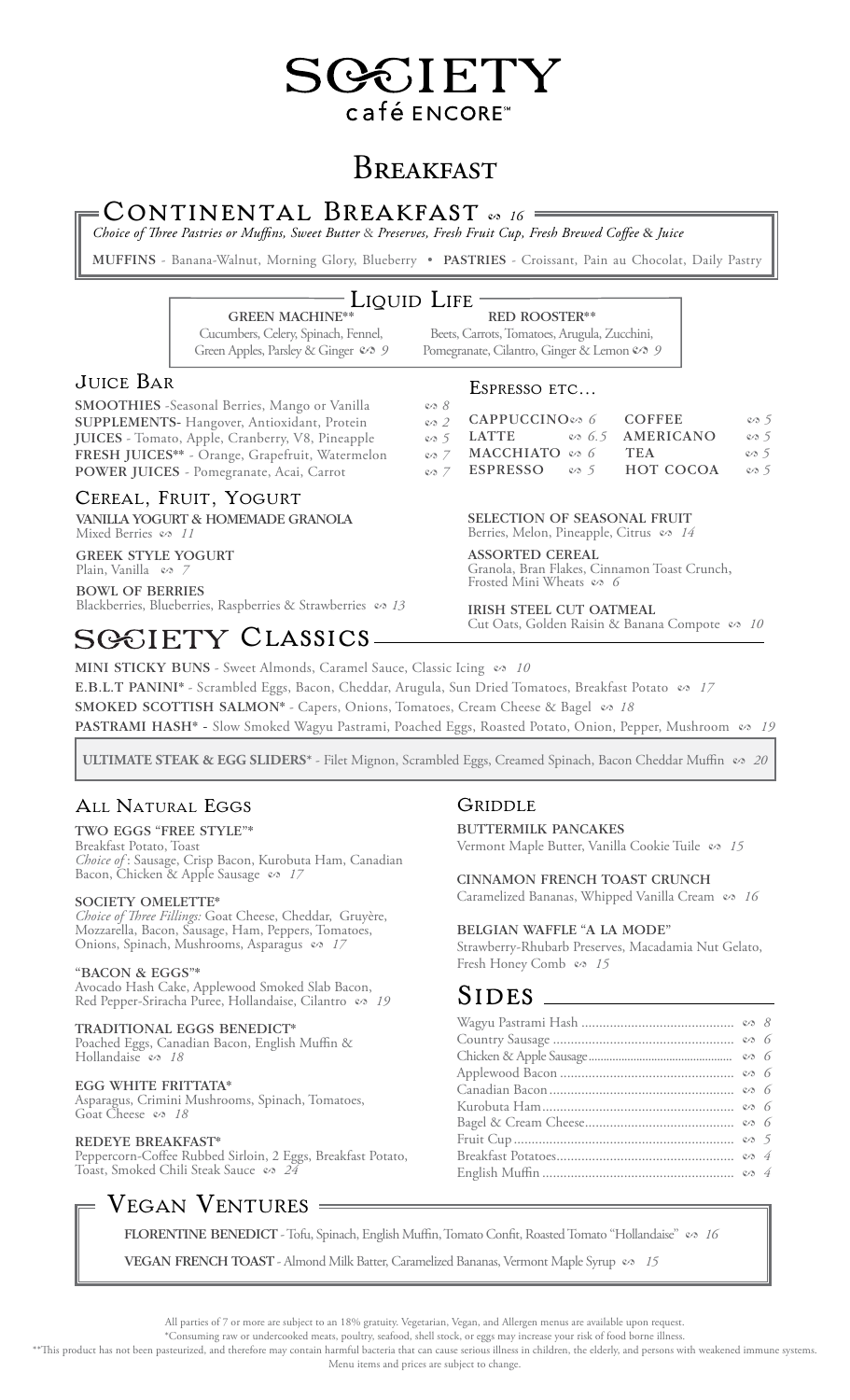All parties of 7 or more are subject to an 18% gratuity. Vegetarian, Vegan, and Allergen menus are available upon request.

\*Consuming raw or undercooked meats, poultry, seafood, shell stock, or eggs may increase your risk of food borne illness. \*\*This product has not been pasteurized, and therefore may contain harmful bacteria that can cause serious illness in children, the elderly, and persons with weakened immune systems.

gardein™ is a plant based protein made from soy, wheat and pea proteins, vegetables, and ancient grains (quinoa, amaranth, millet, and kamut®). gardein™ is easy to digest and free of cholesterol, trans or saturated fat. gardein™ is also animal and dairy free.

Two Eggs "free Style"\* Breakfast Potatoes, Toast Choice of: Sausage, Crisp Bacon, Kurobuta Ham, Canadian Bacon, Chicken & Apple Sausage  $\infty$  17

EGG WHITE FRITTATA\* Asparagus, Crimini Mushrooms, Spinach, Tomatoes, Goat Cheese  $\infty$  18

BUTTERMILK PANCAKES Vermont Maple Butter, Vanilla Cookie Tuile es 15

Menu items and prices are subject to change.

Peppercorn-Coffee Rubbed Sirloin, 2 Eggs, Breakfast Potato, Toast, Smoked Chili Steak Sauce & 24

Chicken, Asparagus & Fontina Panini Roasted Tomato Emulsion, Society Fries  $\mathcal{S}$  18

Grilled Ham & Cheese Kurobuta Ham, Gruyère Cheese, Frisée Salad, Poached Egg & 16

Roasted Turkey & Applewood Bacon Club Avocado, Toasted Country Bread, House-made Potato Chips  $\infty$  16

Filet Mignon Sliders\* Caramelized Onion, Oven Dried Tomato, Horseradish Cream, Society Fries  $\infty$  22

SOCIETY FISH & CHIPS

STEAK FRITES\*

Slow Smoked Wagyu Pastrami, Swiss, 1000 Island, Sauerkraut, Pickled Vegetables, Griddled Rye Bread, Sweet Potato Fries  $\infty$  22

Market Cod, Lemon-Herb Tartar Sauce  $\mathcal{S}$  22

Strip Steak, Blue Cheese Fries, Arugula Salad, Society Steak Sauce  $\infty$  25

oReCcHIETTE pASTA Roasted Jidori™ Chicken, Mushrooms, Asparagus, Yellow Beans, Tomatoes, Pea Tendrils, Parmesan  $\infty$  21

### Redeye Breakfast

Free Range Chicken, Avocado, Celery, Carrot, Havarti Cheese, Toasted Almond, Radish, Tarragon Vinaigrette  $\infty$  17

SEARED RARE TUNA "NICOISE"<br>Fingerling Potatoes, Sun Dried Tomato, Yellow String Bean, Hard Boiled Egg, Romesco Sauce, Citrus-Olive Gremolata & 22

Grilled Chicken Fruits & Nuts Field Greens, Pears, Star Fruit, Preserved Figs & Cherries, Dried Cranberries, Spiced Cashews, Golden Raisins, Candied Citrus Zest, Pomegranate Vinaigrette & 18

STEAK HOUSE\*<br>Warm Strip Steak, Tomato, Roasted Corn, Blue Cheese, Avocado Emulsion, Crispy Onion, Charred Tomato Vinaigrette  $\infty$  20

CAESAR<sup>\*</sup>  $\infty$  12 Romaine, Frisee, Parmesan, Croutons

Grilled Chicken  $\infty$  18 • Black Garlic Shrimp  $\infty$  21 GRILLED CHICKEN BLT SALAD\*<br>Applewood Smoked Bacon, Seasonal Tomatoes, Grilled Sourdough Croutons, Romaine, Baby Greens, Lemon-Herb Dressing  $\infty$  19

Asparagus, Zucchini, Red Pepper, Baby Artichoke, Crimini Mushroom, Quinoa Salad, Romesco Sauce  $\infty$  18

Asparagus, Yellow Beans, Pea Tendrils, Mushrooms, Tomatoes, Herbs  $\infty$  19 wYNN double down "burger"

Double Gardein™ Burger Patties, Soy American Cheese, Fries, Chocolate Shake © 15

#### wagyu pastrami Reuben

Buffalo Style Chicken Wings Celery, Carrot, Blue Cheese Dipping Sauce  $\infty$  *14* 

Grilled Chicken & Roasted Vegetable Flatbread Artichoke, Mushroom, Red Pepper, Fresh Mozzarella, Arugula Salad & 15

SOCIETY MEATBALLS Braised Beef Meatballs, Caramelized Onions, Ricotta, Tomato Sauce, Parmesan Crostini & 13

mAC 'N cHEESE "bITES" Truffle Dipping Sauce  $\infty$  *14* 

# LIQUID LIFE

#### Lobster & Clam "Chowda"

Roasted Potato, Sea Beans, Sweet Corn Puree, Society Oyster Crackers  $\infty$  27

"TURKEY PATTY MELT"<br>Swiss Cheese, Caramelized Onions, Tomato Aioli, Grilled Rye & 18

Cheddar, Swiss, American, Avocado, Roasted Jalapenos & 1.5 Bacon, Onion Rings, Sauteed Mushrooms, Rhode Island Peppers, Buttermilk Blue Cheese, Grilled Pork Belly, Tomato Confit,

SOCIETY FRIES Choice of Society Fries or Sweet Potato & 4

CHOOSE YOUR HALF POUND BURGER  $\infty$  16 Ground Certified Angus Beef or Fresh Ground Seasoned Turkey

Blackjack Burger Peppercorn Rubbed, Grilled Pork Belly, Onion Rings, Cheddar, Pickles & "Special Sauce"  $\infty$  19

Truffled Mac & Cheese "Bites", Caramelized Onions, Fried Egg & 2

# SANDWICHES & SPECIALTIES

**BIG BLUE** 

LOBSTER ROLL "CLUB" Pancetta, Avocado, Tomato Confit, Lemon-Parsley Dressing, Old Bay Chips, Brioche Roll & 24

# Salad EntrÈes

#### MARKET CHOP

Buttermilk Blue Cheese, Applewood Bacon, Sauteed Mushroom, Society Steak Sauce  $\infty$  18

Grana Padano Crostini, Basil Oil  $\cos 10$ 

Red Rooster\*\* Beets, Carrots, Tomatoes, Arugula, Zucchini, Cilantro, Pomegranate es 9

> Sweet Corn Soup Roasted Corn Relish, Tomato Oil  $\infty$  10

# **BRUNCH**

# SOCIETY BURGER SHOP-Served with Lettuce, Tomato, & Pickle

# Vegan Ventures

### SOCIETY VEGETABLE PLATTER

# Vegan Pasta

BUILD IT UP

Vegan chop salad

Avocado, Carrots, Celery, Toasted Almond, Radish, Tarragon Vinaigrette & 15

*Sticks, Picks & Finger Food for the Table….*

POINT JUDITH CALAMARI Zucchini Chips, Spicy Marinara  $\infty$  15 • Rhode Island Pickled Peppers  $\infty$  17

green machine\*\* Cucumbers, Celery, Spinach, Fennel,

# Soups

ROASTED TOMATO BISOUE

gardein™ is a plant based protein made from soy, wheat and pea proteins, vegetables, and ancient grains (quinoa, amaranth, millet, and kamut®). gardein™ is easy to digest and free of cholesterol, trans or saturated fat. gardein™ is also animal and dairy free.

# LUNCH

# SHARED APPETIZERS=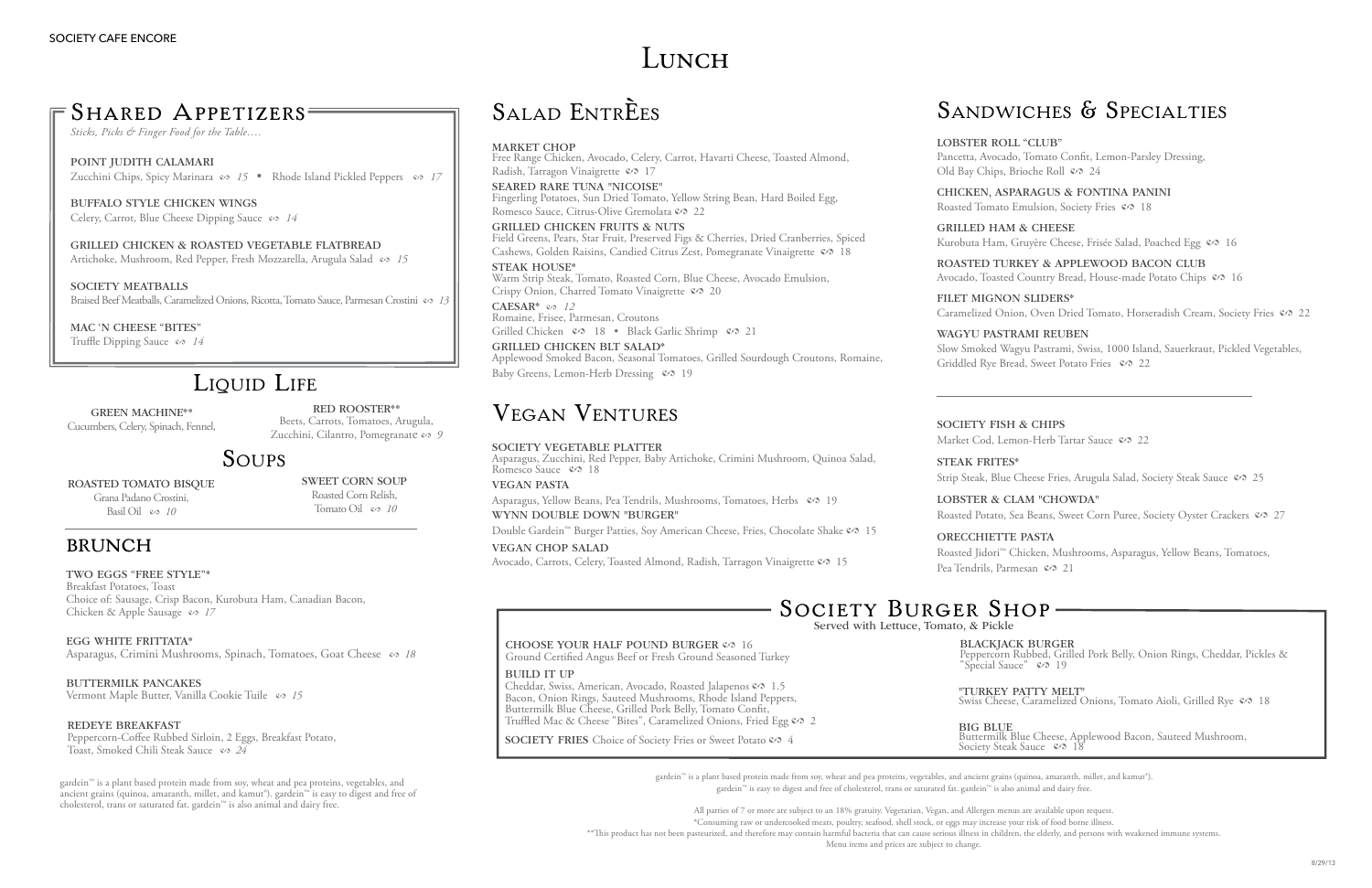# Afternoon Menu

*3pm- 5pm Daily*

# **APPETIZERS**

Chili-lime shrimp "Cocktail" Citrus & Jicama Salad  $\infty$  18

### SOCIETY MEATBALLS

Braised Beef Meatballs, Caramelized Onions, Ricotta, Tomato Sauce, Parmesan Crostini es 13

### mAC 'N cHEESE "bITES"

Truffle Dipping Sauce  $\infty$  *14* 

Crisped Point Judith Calamari Zucchini Chips, Spicy Marinara es 15 Rhode Island Style  $\infty$  17

### grilled Chicken & Roasted Vegetable Flatbread

Artichoke, Mushroom, Red Pepper, Fresh Mozzarella, Arugula Salad  $\infty$  15

Buffalo Style Chicken Wings Celery, Carrot, Blue Cheese Dipping Sauce  $\infty$  *14* 

# Main

18oz RIBEYE<sup>\*</sup><br>Peppercorn Rub, Society Fries  $\infty$  39

ORECCHIETTE PASTA Roasted Jidori™ Chicken, Mushrooms, Yellow Beans, Asparagus, Tomatoes, Pea Tendrils, Parmesan es 21

### Seared rare tuna niÇoise salad

Fingerling Potatoes, Sun Dried Tomatoes, Yellow String Bean, Hard Boiled Egg, Romesco Sauce, Citrus-Olive Gremolata es 22

# SOUP & SALADS

Roasted Tomato Bisque Grana Padano Crostini, Basil Oil & 10

Sweet Corn Soup Roasted Corn Relish, Tomato Oil  $\infty$  10

### Grilled Chicken fruits & nuts

Field Greens, Pears, Star Fruit, Preserved Figs & Cherries, Dried Cranberries, Golden Raisins, Spiced Cashews, Candied Citrus Zest, Pomegranate Vinaigrette  $\infty$  18

### CAESAR<sup>\*</sup>  $\infty$  12

Romaine, Frisee, Parmesan Croutons Add Grilled Chicken  $\infty$  18 Add Black Garlic Shrimp & 21

Iceberg Wedges Crisp Applewood Bacon, Tear Drop Tomatoes, Blue Cheese Dressing  $\infty$  *14* 

Society Caprese Burrata Cheese, Rosso Bruno Tomatoes, Basil, Extra Virgin Olive Oil  $\infty$  17

#### Filet sliders\*

Caramelized Onions, Oven Dried Tomatoes, Horseradish Cream, Society Fries es 22

SOCIETY FISH & CHIPS Market Cod, Lemon-Herb Tartar Sauce  $\infty$  22

### Grilled ham & cheese

Kurobuta Ham, Gruyère Cheese, Frisée Salad, Poached Egg  $\infty$  16

# SOCIETY BURGER SHOP.

#### Served with Lettuce, Tomato, & Pickle

CHOOSE YOUR HALF POUND BURGER  $\mathcal{O}$  16 Ground Certified Angus Beef or Fresh Ground Seasoned Turkey

#### Build it up

Cheddar, Swiss, American, Avocado, Roasted Jalapenos  $\mathcal{O}$  1.5 Bacon, Onion Rings, Sauteed Mushrooms, Rhode Island Peppers, Buttermilk Blue Cheese, Grilled Pork Belly, Caramelized Onions, Truffled Mac & Cheese "Bites", Fried Egg, Tomato Confit & 2

**SOCIETY FRIES** Choice of Society Fries or Sweet Potato  $\mathcal{S}$  4

# Blackjack Burger

Peppercorn Rubbed, Grilled Pork Belly, Onion Rings, Cheddar, Pickles & "Special Sauce"  $\bullet$  19

#### Turkey Patty Melt

Swiss Cheese, Caramelized Onions, Tomato Aioli, Grilled Rye  $\mathcal{S}$  18

#### **BIG BLUE**

Buttermilk Blue Cheese, Applewood Bacon, Mushroom, Society Steak Sauce  $\infty$  18

All parties of 7 or more are subject to an 18% gratuity. Vegetarian, Vegan, and Allergen menus are available upon request. \*Consuming raw or undercooked meats, poultry, seafood, shell stock, or eggs may increase your risk of food borne illness. Menu items and prices are subject to change.